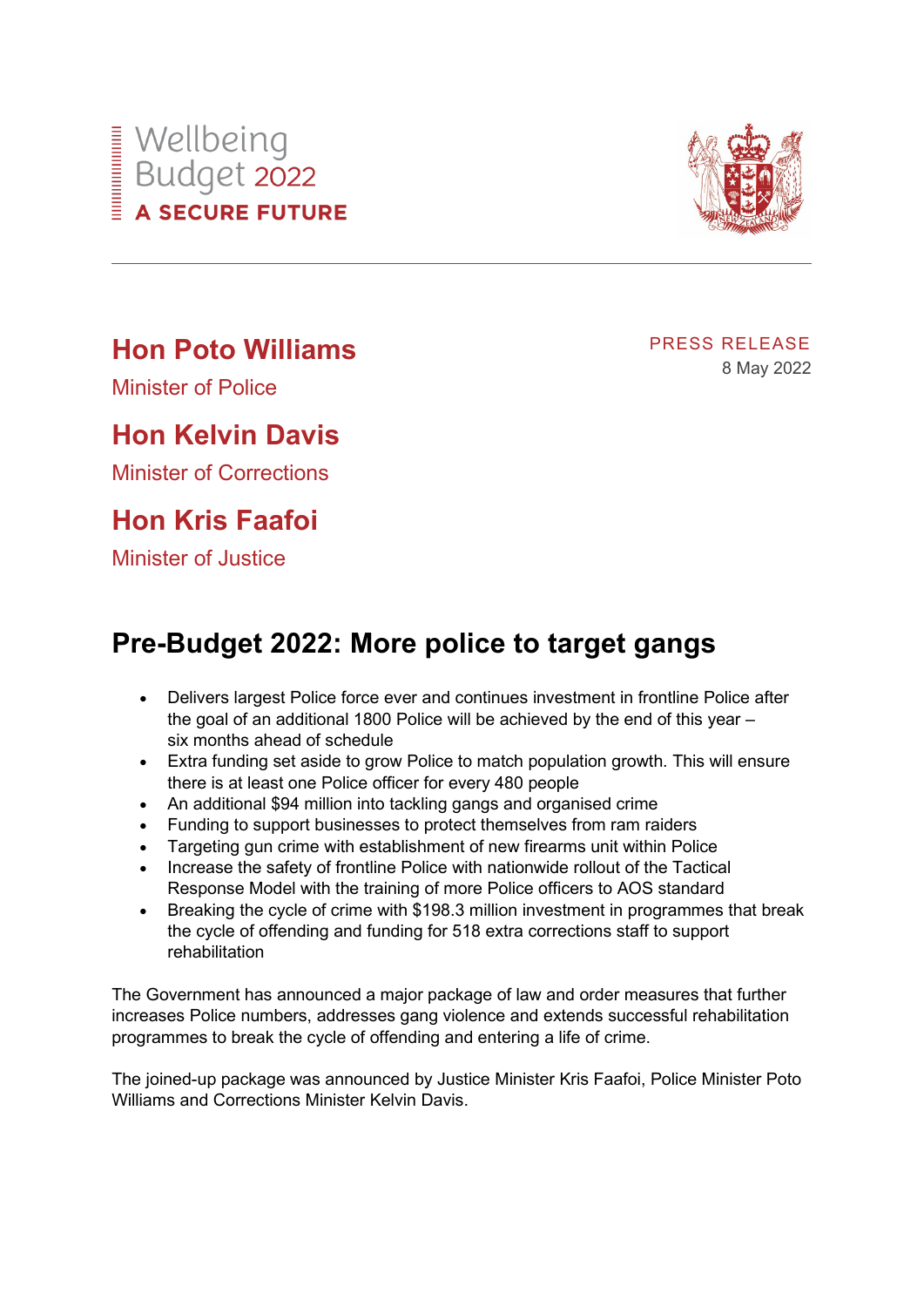"Our investment in law and order has made a difference. Since we took office, we have 1,411 more Police on the frontline - the highest number in our history, youth crime has decreased and there are 3,083 fewer people in our prisons. But there is more to do," Justice Minister Kris Faafoi said.

"In recent years we have seen increases in gun crime, gang activity and even more recently some forms of youth offending that puts both our communities and our Police at risk and we must address that.

"Our response needs to address the root causes of crime, especially when it relates to young people, provide more rehabilitation to reduce reoffending, and actively pursue and prosecute those who participate in illegal gang activity," Kris Faafoi said.

"This Budget builds on our investment in record Police numbers, tackling gun crime and violent offenders and reducing reoffending, all of which help to keep New Zealand communities safe," Police Minister Poto Williams said.

The Government is investing over \$562 million over four years into Police so they continue to have the resources they need to keep our communities safe. This is in addition to our already-record investment in Police.

"Our first priority is increasing the number of Police on the frontline. When we took office, turning around declining Police numbers was our number one priority. Once we achieve our goal of an extra 1800 Police officer later this year we will ensure numbers don't fall away again by maintaining an ongoing ratio of one Police officer to every 480 New Zealanders.

"Under National we saw Police numbers fall away as new officers weren't hired when Police retired. And when we came into office that ratio was standing at one Police officer for every 548 Kiwis.

"In this budget we are investing \$94 million into tackling gangs and organised crime with strong enforcement being essential whilst at the same time working with communities to address the social factors that lead to people joining gangs in the first place.

"This will have a strong focus on enforcing the law while also preventing the harms caused by gangs and organised crime.

"This approach is in addition to Operations Tauwhiro and Cobalt which work to break supply chains by seizing illicit assets and proceeds of crime and by disrupting firearms trafficking and violence.

"We know Police are increasingly subject to gun violence. The package includes an extra \$164.6 million operating and \$20.7 million capital funding over four years to expand the highly successful Tactical Response Model which ensures Police are trained, equipped and supported to keep themselves and the communities they serve safer.

"This includes funding for dog units so they have an AOS trained officer with them and more training venues where Police will receive improved tactical response skills.